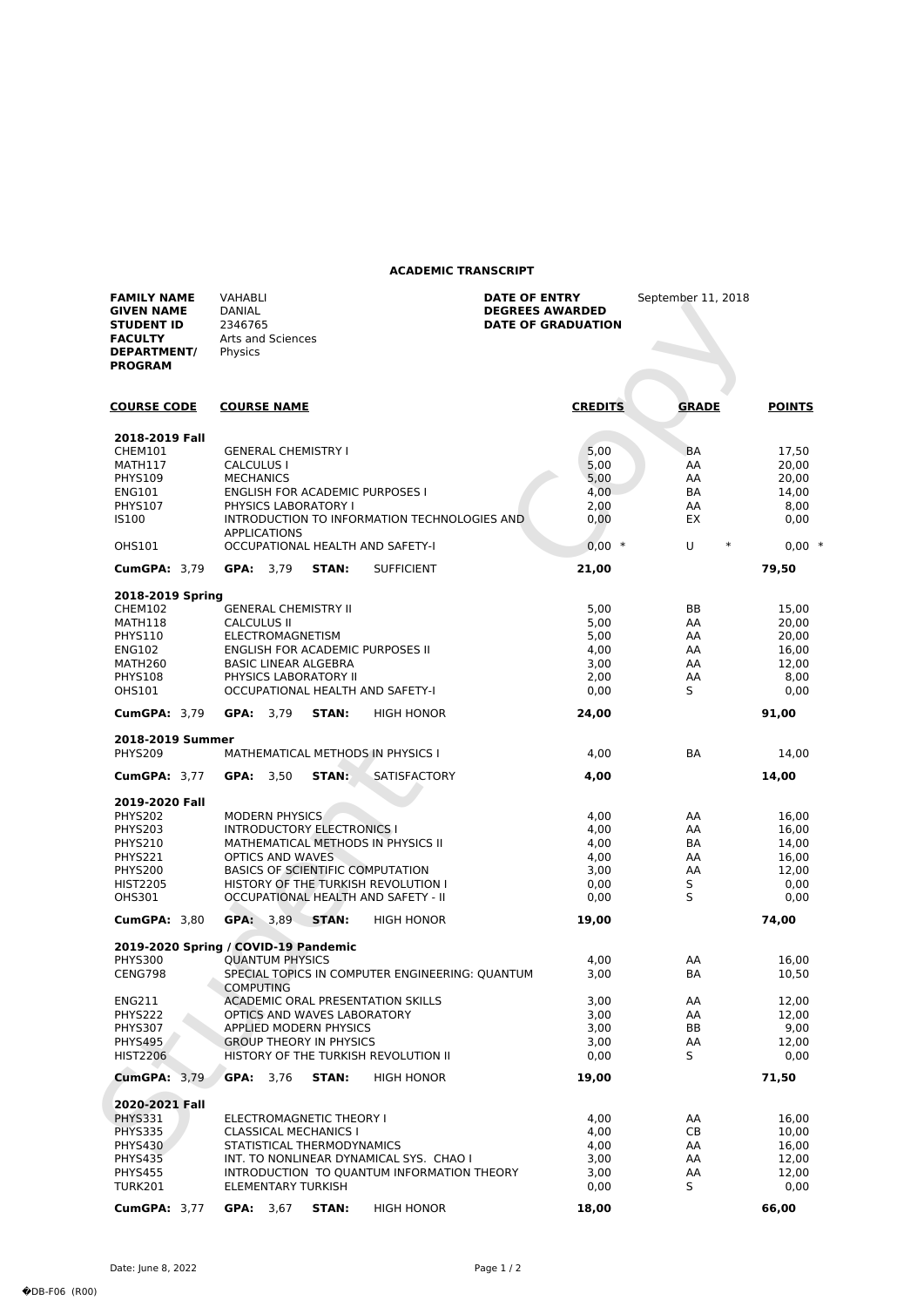## **ACADEMIC TRANSCRIPT**

| <b>FAMILY NAME</b><br><b>GIVEN NAME</b><br><b>STUDENT ID</b><br><b>FACULTY</b><br>DEPARTMENT/<br><b>PROGRAM</b> | <b>VAHABLI</b><br><b>DANIAL</b><br>2346765<br>Arts and Sciences<br>Physics                                                                                                        | <b>DATE OF ENTRY</b><br><b>DEGREES AWARDED</b><br><b>DATE OF GRADUATION</b> | September 11, 2018                          |                                          |
|-----------------------------------------------------------------------------------------------------------------|-----------------------------------------------------------------------------------------------------------------------------------------------------------------------------------|-----------------------------------------------------------------------------|---------------------------------------------|------------------------------------------|
| <b>COURSE CODE</b>                                                                                              | <b>COURSE NAME</b>                                                                                                                                                                | <b>CREDITS</b>                                                              | <b>GRADE</b>                                | <b>POINTS</b>                            |
| 2020-2021 Spring<br>PHYS332<br><b>ENG311</b><br>MATH407<br><b>PHYS436</b><br><b>TURK202</b>                     | <b>ELECTROMAGNETIC THEORY II</b><br>ADVANCED COMMUNICATION SKILLS<br><b>INTRODUCTION TO GAME THEORY</b><br>INT.TO NONLINEAR DYNAMICAL SYS. CHAO II<br><b>INTERMEDIATE TURKISH</b> | 4.00<br>3,00<br>3,00<br>3.00<br>0,00                                        | <b>BB</b><br>AA<br>AA<br>AA<br>$\mathsf{S}$ | 12,00<br>12,00<br>12,00<br>12,00<br>0.00 |
| <b>CumGPA: 3.76</b>                                                                                             | GPA: 3.69<br>STAN:<br><b>HIGH HONOR</b>                                                                                                                                           | 13,00                                                                       |                                             | 48,00                                    |
| 2021-2022 Fall<br>PHYS431<br>SOC101<br>SOC102<br><b>PHYS400</b><br>PHYS493                                      | <b>OUANTUM MECHANICS I</b><br>INTRODUCTION TO SOCIOLOGY I<br>INTRODUCTION TO SOCIOLOGY<br>SPECIAL PROBLEMS IN PHYSICS<br>SPECIAL FUNCTIONS FOR PHYSICISTS                         | 4.00<br>4.00<br>4.00<br>3.00<br>3.00                                        | AA<br>AA<br>AA<br>AA<br><b>BB</b>           | 16,00<br>16,00<br>16,00<br>12.00<br>9.00 |
| <b>CumGPA: 3.77</b>                                                                                             | STAN:<br><b>HIGH HONOR</b><br><b>GPA:</b> $3,70$                                                                                                                                  | 10,00                                                                       |                                             | 37,00                                    |
| 2021-2022 Spring<br>PHYS336<br>SOC252                                                                           | <b>CLASSICAL MECHANICS II</b><br><b>HISTORY OF SOCIOLOGY II</b>                                                                                                                   | 4.00<br>4.00                                                                |                                             |                                          |

The student was exempt from attending to Basic English Department.

The abovementioned student's ranking was 3 out of the 145 (1st) year students in the Department of Physics in the spring semester of the 2018-2019 academic year.

The abovementioned student's ranking was 3 out of the 120 (2nd) year students in the Department of Physics in the fall semester of the 2019-2020 academic year.

The above mentioned student's ranking was 4 out of 110 second (2 nd) year students in the Department of Physics in the Spring semester of the 2019-2020 academic year.

The above mentioned student's ranking was 5 out of 102 third (3 rd) year students in the Department of Physics in the Fall semester of the 2020-2021 academic year.

The student was exempt from attending to Basic English Department.<br>
The abovementioned student's ranking was 3 out of the 145 (1st) year<br>
2018-2019 academic year.<br>
The abovementioned student's ranking was 3 out of the 120 The abovementioned student's ranking was 6 out of the 100 (3rd) year students in the Department of Physics in the spring semester of the 2020/2021 academic year.

## **End of Transcript No printed lines below this line.**